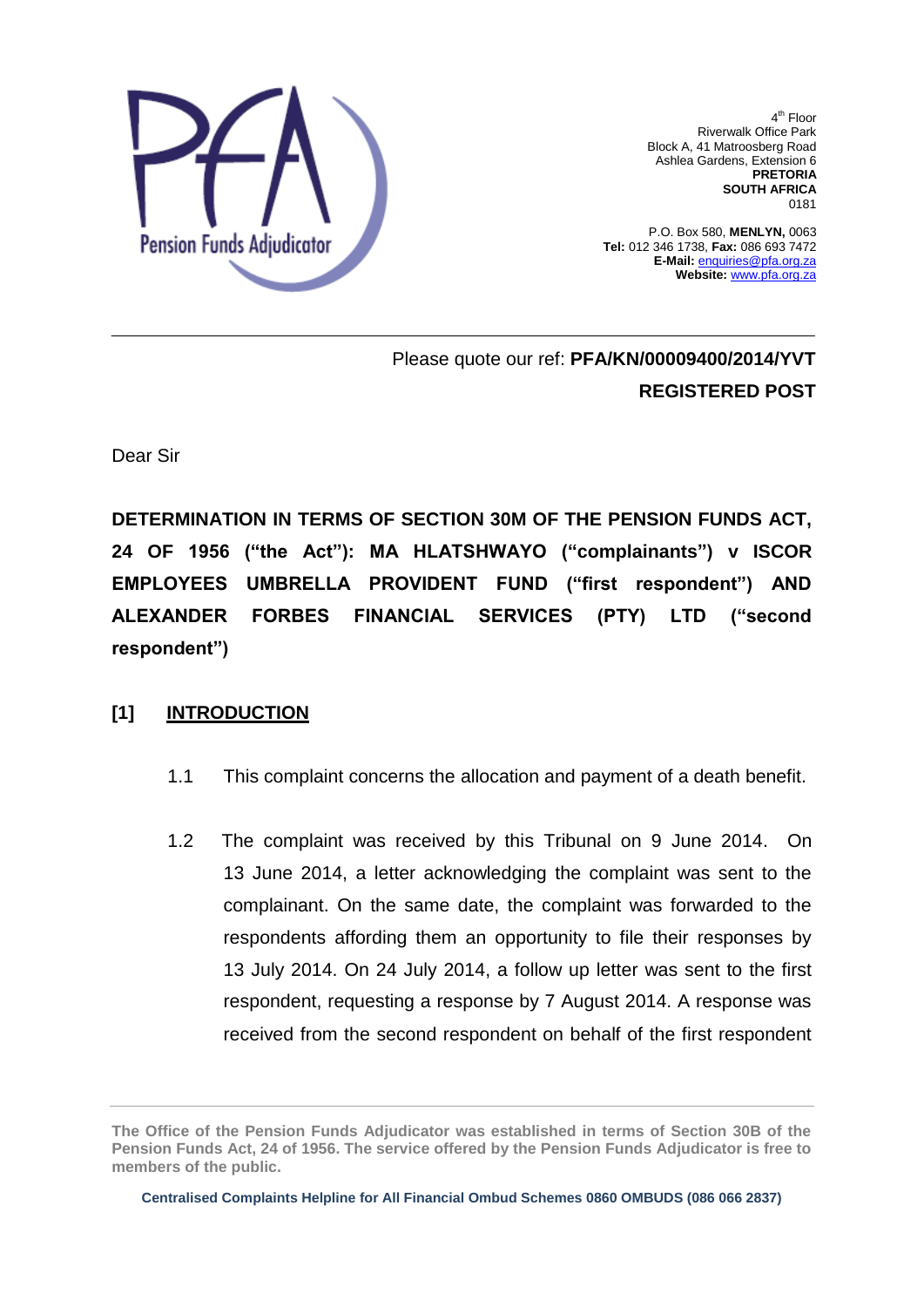on 15 August 2014. On 15 January 2015, the deceased"s sister made further telephonic submission.

 1.3 Having considered the written submissions before this Tribunal, it is considered unnecessary to hold a hearing in this matter. The determination and reasons therefor appear below.

# **[2] FACTUAL BACKGROUND**

- 2.1 Mr NC Hlatshwayo ("the deceased") was a member of the first respondent from 1 July 2000 until he passed away on 14 November 2006. A death benefit was paid to Mrs Siziwe Mtanganyi on 12 October 2007. The complainant is the brother of the deceased. The deceased had two minor sons, at the date of his death.
- 2.2 The first respondent is administered by NBC Holdings (Pty) Ltd ("the administrator"). The second respondent provides a consulting service to the first respondent.

### **[3] COMPLAINT**

3.1 The complainant submitted that fraud was committed in the allocation and distribution of the death benefit. He submitted that upon the death of the deceased, he contacted the first respondent"s offices in Newcastle. He was advised by Mr Mpanza, who was working at the offices of the first respondent in Newcastle, that the deceased nominated his eldest son as a beneficiary and that the son should get a legal guardian in order to claim a death benefit. Mr Mpanza made a copy of the death certificate. The complainant submitted that he contacted the first respondent"s offices in Pretoria and spoke to Mr DY Dlamini for confirmation that Mr Mpanza provided him with the correct information.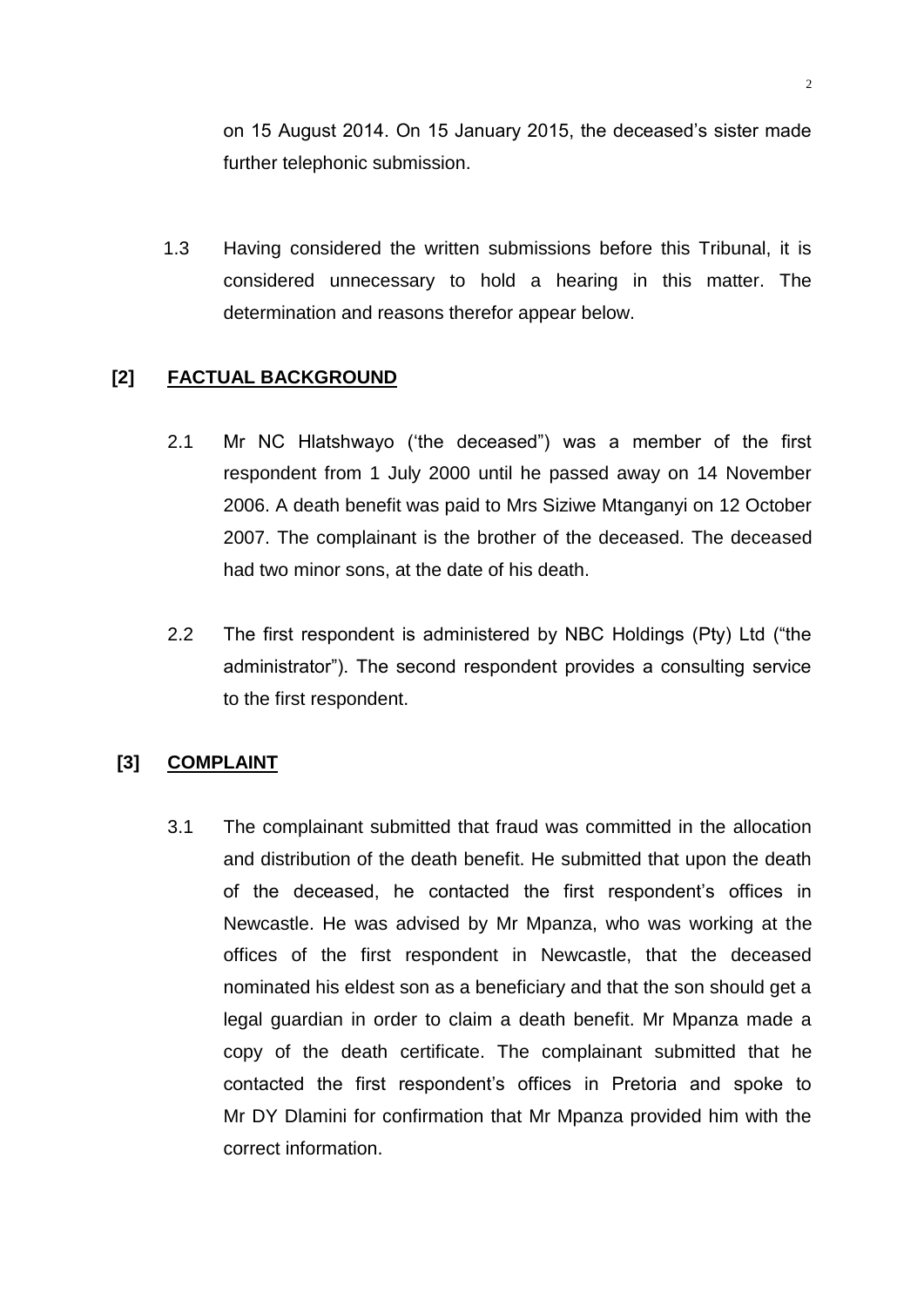- 3.2 The complainant"s father was appointed as executor of the deceased"s estate. The complainant took the letter of authority to Mr Mpanza. Mr Mpanza refused to take the letter and stated that he wants a letter for the appointment of a guardian. He contacted Mr Dlamini who advised him that he must deal with Mr Mpanza.
- 3.3 The complainant submitted that the deceased"s family decided to wait until the deceased"s son reached the age of majority in order to claim a death benefit. However, they discovered that the death benefit was paid. Further, that the deceased was married before he passed away. The Department of Home Affairs confirmed that the deceased was never married.
- 3.4 The complainant requests this Tribunal to investigate this matter.

### *Further submissions*

3.5 On 15 January 2015, the deceased"s sister, Busisiwe Hlatswayo submitted telephonically that the deceased had two sons, Messrs SM Hlatswayo and SX Hlatshwayo. The mother of SX Hlatshwayo passed away. The mother of SM Hlatswayo is staying with the deceased"s parents. The deceased"s family were not aware of the existence of the deceased alleged wife and submitted that he was not married, neither do they know who or where she is.

# **[4] RESPONSE**

*First and second respondents*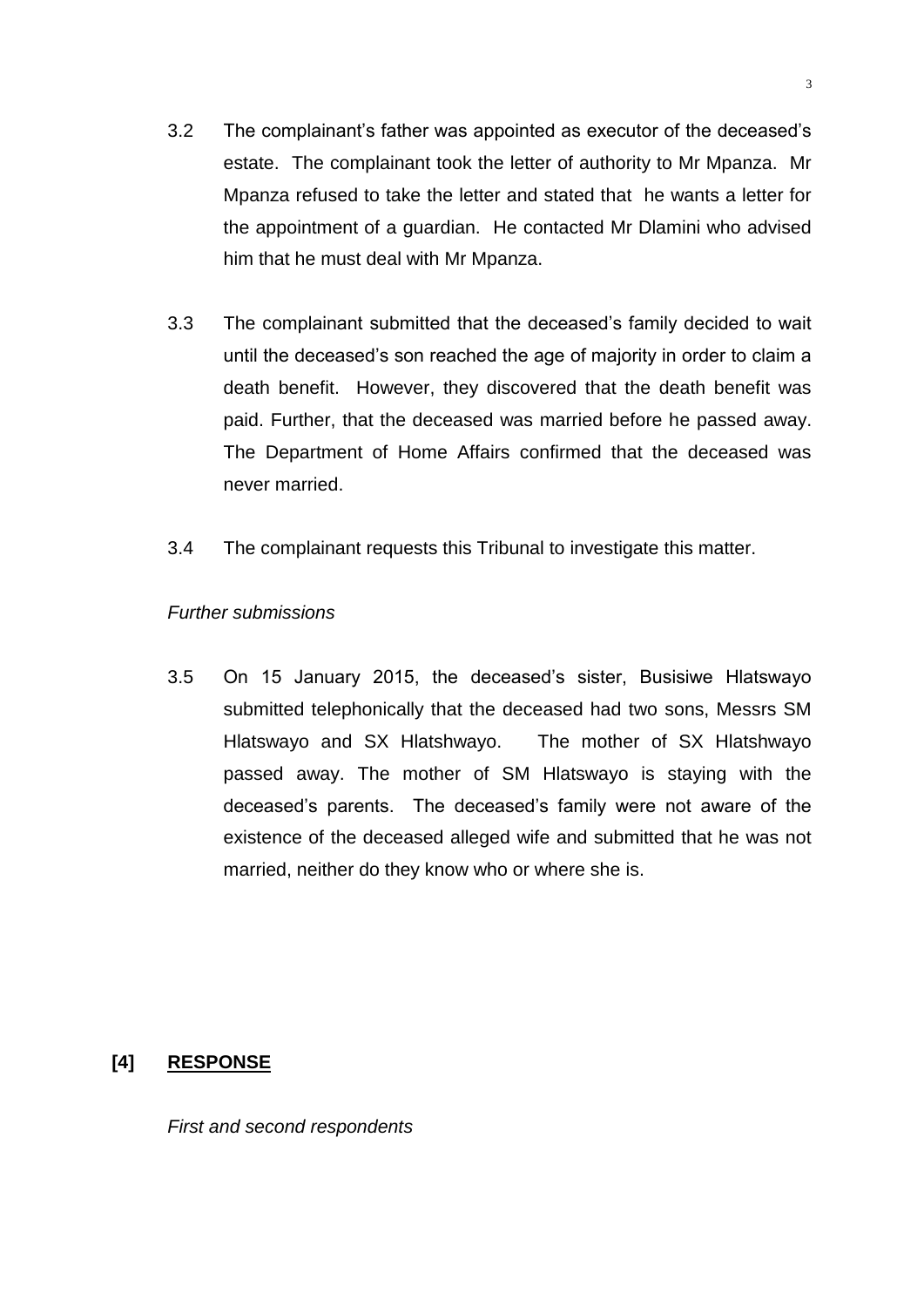- 4.1 The first respondent submitted that the deceased passed away on 14 November 2006 and the death benefit was paid on 12 October 2007. The complaint was received by this Tribunal on 9 June 2014. The complaint was received by the first respondent on 13 July 2014. Therefore, a period of over seven years has passed before the complaint was lodged. The first respondent submitted that this Tribunal does not have jurisdiction to investigate this complaint as it has prescribed in terms of Section 30I of the Act.
- 4.2 The first respondent further submitted that Section 37C of the Act provides for the disposition of a death benefit upon the death of an active member. Section 37C provides that a death benefit will not form part of the assets of the deceased's estate. This section restricts freedom of testation and prevents dependants of a pension fund member to be left without financial support. This section was intended to serve a social function and to protect dependency even over the clear wishes of the deceased. Thus, in terms of section 37C of the Act, a death benefit does not have to be distributed in accordance with the deceased"s wishes as expressed in the beneficiary nomination form or in the Will. Section 37C grants the board a very wide discretion to allocate and distribute death benefits. The board is not obliged to distribute it in accordance with the deceased"s nomination or Will. A nomination form can be used as a guide when the board conduct an investigation as required in terms of Section 37C of the Act.
- 4.3 Section 37C does not specify the criteria to distribute the death benefit but requires the board to act equitably. In order to effect an equitable distribution, the board must use the following guiding factors as derived and accepted from case law and used by the Pension Funds Adjudicator:
	- The ages of beneficiaries
	- The wishes of the deceased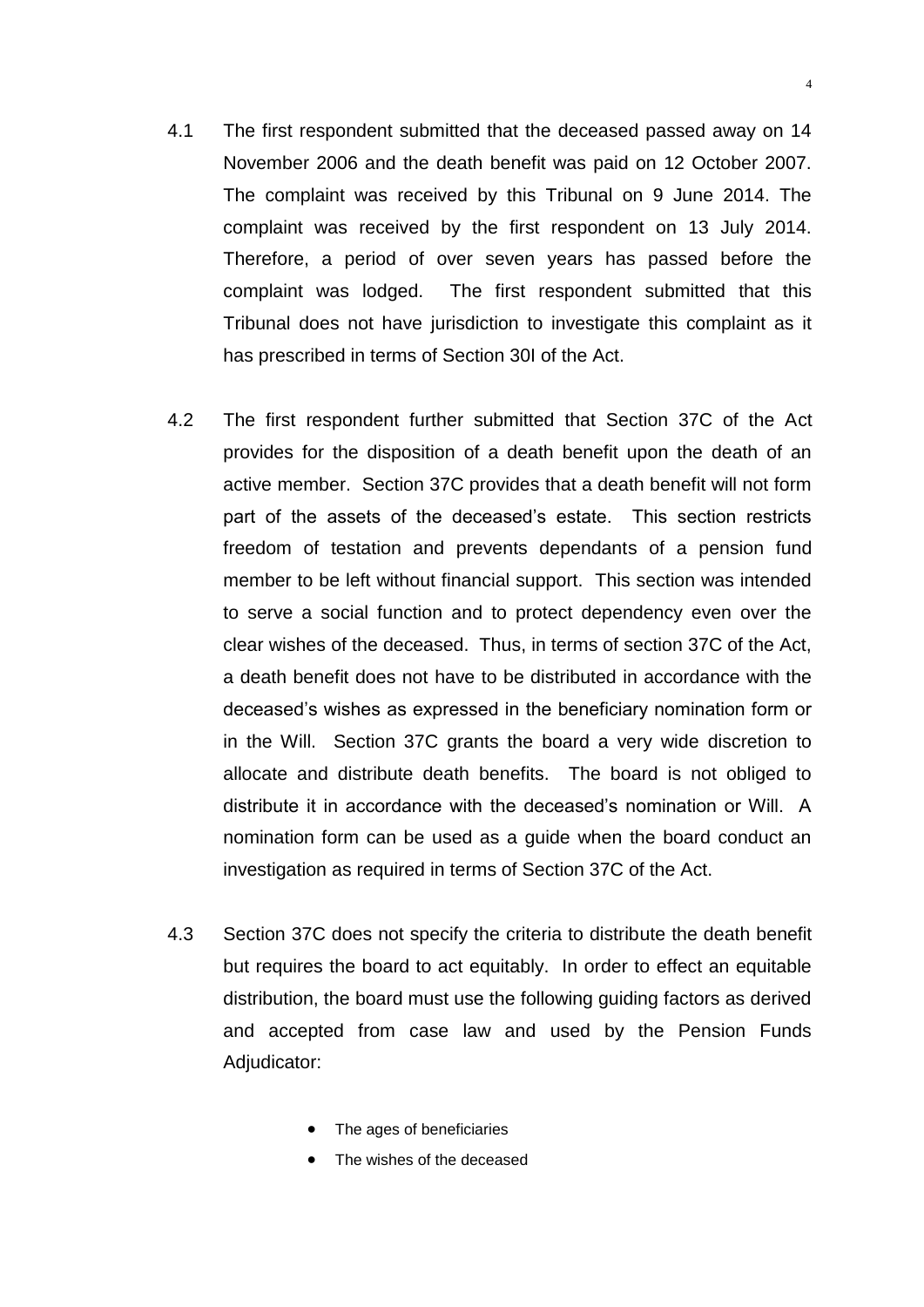- Extent of dependency on the deceased
- The future earning capacity/potential of the beneficiary
- The beneficiaries' relationships with the deceased
- The financial status of the beneficiaries: and
- The amount available for distribution.

These factors are not intended to substitute the board"s discretion in terms of Section 37C of the Act. It is only used as a guide. In making its decision the board needs to consider all relevant information and ignore irrelevant facts. It must not rigidly adhere to a policy or fetter its discretion.

- 4.4 There is a duty on the board to identify the beneficiaries of the deceased, giving preference to the needs of the dependants over and above the deceased"s choice of who should receive the benefit. It quoted the definition of "beneficiary" as provided in section 1 of the Act and stated that the meaning of dependants includes:
	- Legal dependants (those whom the deceased had or would have had a legal duty to support namely: spouses, children, unborn children);
	- Factual dependants (those whom the deceased did not have a legal duty to support but in fact supported, such as cohabitees, same-sex partners);
	- Future dependants (those whom the deceased did not have a duty to support but would have supported had he lived; such as posthumous children, indigent parents who become indigent following the deceased"s death); and
	- Beneficiaries nominated in terms of the nomination form.

The first respondent refers to the matters of *Wilzem v SA Retirement Annuity Fund* and *Hlathi v University of Fort Hare Retirement Fund*. It submitted that after having established the beneficiaries the board has a duty to determine an equitable distribution of the death benefit among the potential dependants and an appropriate mode of payment.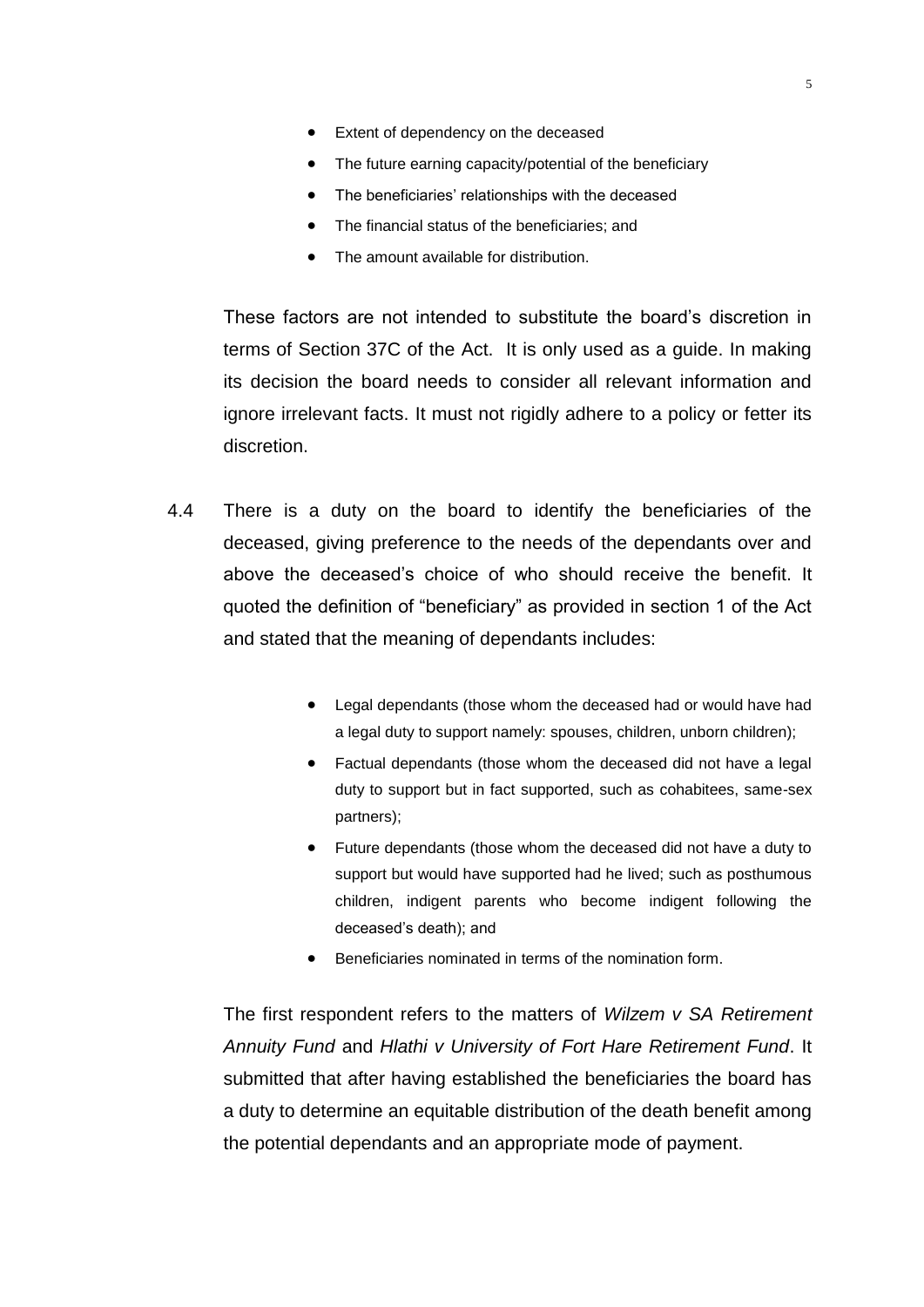- 4.5 The first respondent submitted that the deceased"s wife Ms Sisiwe Mtanganyi ("wife") qualified in terms of section 37C and section 1 of the Act, as the deceased"s beneficiary. The board resolved to allocate the death benefit to the deceased"s wife. The allocation of the death benefit was in a manner the board deemed to the equitable.
- 4.6 The first respondent concluded that the death benefit was paid in terms of sections 1 and 37C of the Act. These sections allows for the lifepartners/cohabitees to receive benefits where they are financially dependent on each other and/or share a household with shared expenses. Section 37C sets out the procedure to be followed when paying out the benefit. Further, section 37C gives the board a wide discretion in deciding the dependents and determining the portion to which each dependant will receive. The complaint has prescribed and the first respondent requested that the complaint against it be dismissed.

### *Further submissions*

4.7 On 14 January 2014, the second respondent submitted that the first respondent was administered by Bambanani. When the administrator took over the administration of the first respondent, the board resolution for the allocation and distribution of the death benefit was not provided to it. Therefore, it does not have a record of the board resolution.

# **[5] DETERMINATION AND REASONS THEREFOR**

5.1 The issues to be determined are whether or not the board of management of the first respondent carried out its duties in terms of section 37C of the Act.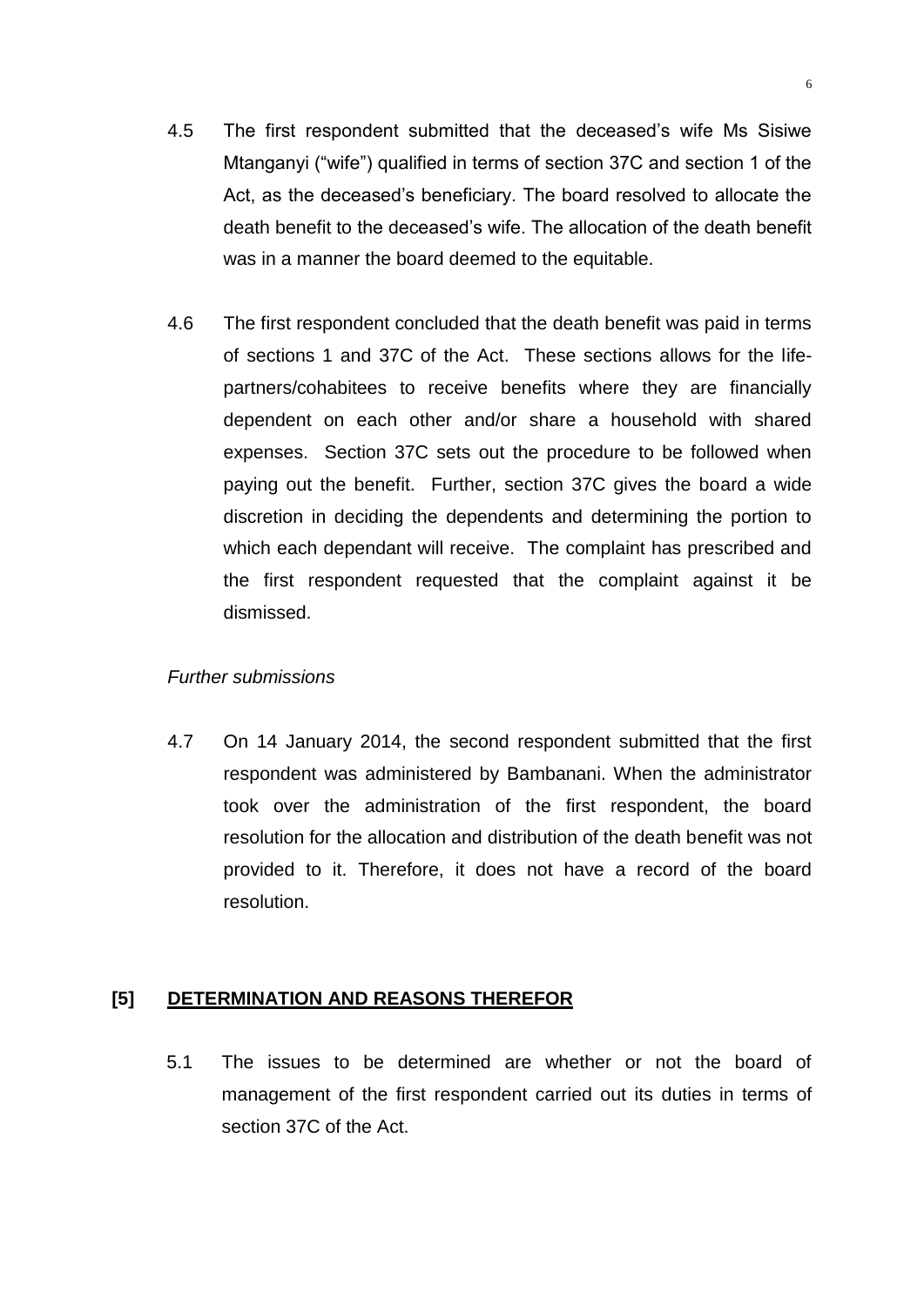#### *Time-barring*

- 5.2 However, prior to determining the legal issue set out above, this Tribunal must first determine if the complaint is time-barred in light of his claim for a death benefit. Section 30I of the Act imposes certain time limits with regards to the lodgement of complaints before this Tribunal and states that:
	- "(1) The Adjudicator shall not investigate a complaint if the act or omission to which it relates occurred more than three years before the date on which the complaint is received by him or her in writing.
	- (2) The provisions of the Prescription Act, 1969 (Act No. 68 of 1969), relating to a debt apply in respect of the calculation of the three year period referred to in subsection (1)."
- 5.3 The provisions of section 30I preclude this Tribunal from investigating and adjudicating any complaint if the act or omission to which it relates occurred more than three years prior to the receipt of a written complaint in that regard.
- 5.4 The death benefit, was paid on 12 October 2007. The complainant had a period of three years from the date of payment of the benefit to lodge a complaint about the allocation and payment thereof. Therefore, the complaint should ordinarily have been received by this Tribunal on or before 12 October 2010. As the complaint was lodged on 9 June 2014, on the face of it, it was lodged out of the prescribed time limit.
- 5.5 However, section 30(I)(2) of the Act provides that the provisions of the Prescription Act, 68 of 1969 ("Prescription Act") are applicable in relation to the computation of the three year time limit. This means that the question of prescription of a claim which is the subject matter of a complaint before this Tribunal must be determined according to the way the Prescription Act envisages the three year time limit in relation to a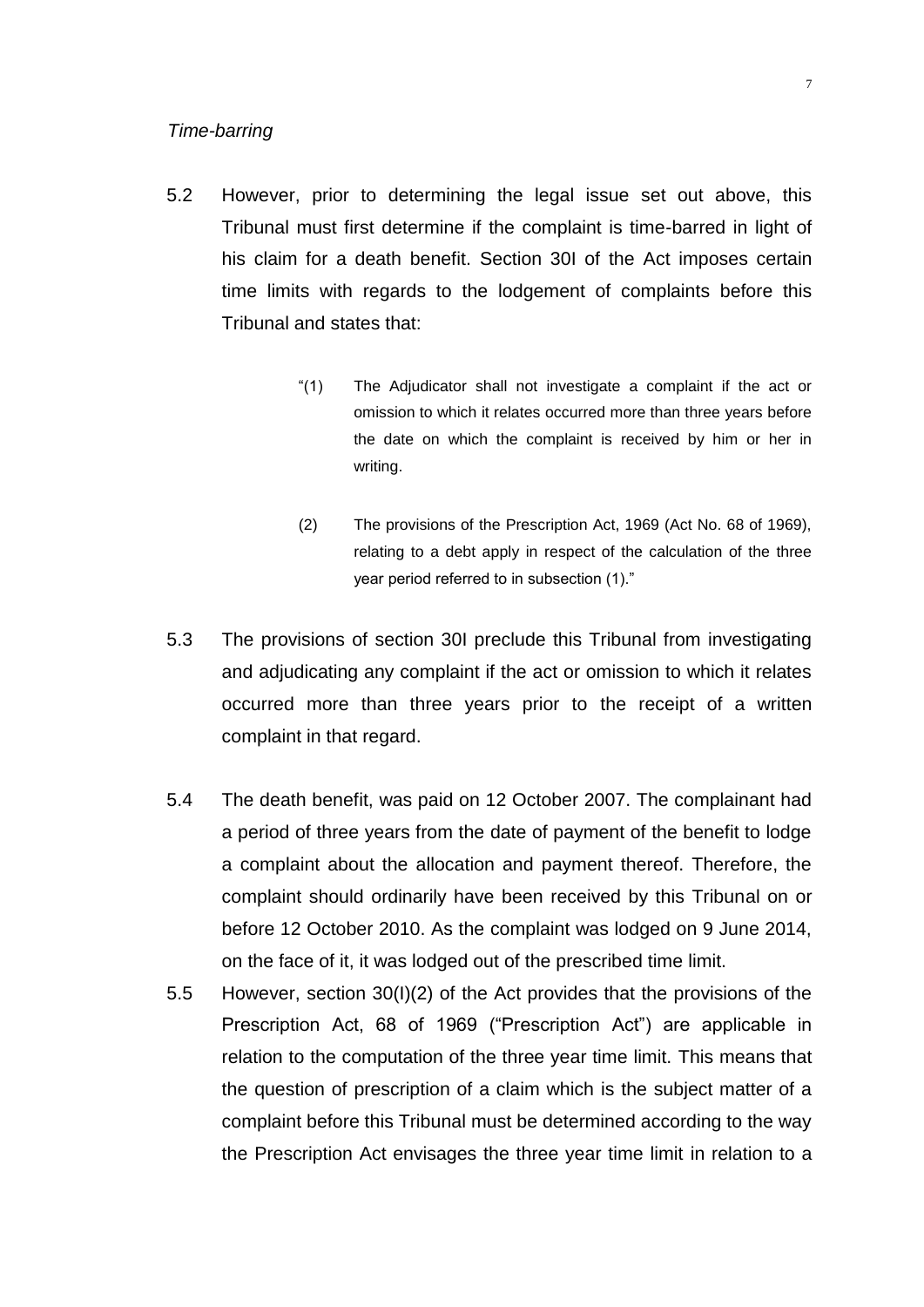debt, to be calculated. In other words, in determining whether or not a complaint has become time-barred, this Tribunal must consider the existence of any circumstances impeding, interrupting or suspending the running of prescription as set out in Chapter III of the Prescription Act. Cognisant of this, the circumstances of the complaint must be examined and it must be determined whether or not there are any factors which impeded, interrupted or suspended the running of the three year time limit in terms of the Prescription Act.

- 5.6 The complainant is an adult person and is disputing the payment of a death benefit that was paid 12 October 2007. Therefore, there is no proof of any factors interrupting, suspending or impeding the running of the three year time limit to the extent that he acts in his personal capacity herein. Therefore, he should have lodged a complaint in his personal capacity on or before 30 July 2011. As the complaint was lodged on 11 February 2014, it was received out of the prescribed time limit and is time-barred.
- 5.7 However, the complainant does not only act for himself in the present matter. He also acts for the deceased's two sons; SS Hlatswayo and SX Hlatswayo. In this regard, section 13(1)(a) and (i) of the Prescription Act provides that:
	- $"(1)$  If-

*(a)* the creditor is a minor or is insane or is a person under curatorship or is prevented by superior force including any law or any order of court from interrupting the running of prescription as contemplated in section 15 (1); or *…*

*(i)* the relevant period of prescription would, but for the provisions of this subsection, be completed before or on, or within one year after, the day on which the relevant impediment referred to in paragraph *(a)*, *(b)*, *(c)*, *(d)*, *(e)*, *(f)*, *(g)* or *(h)* has ceased to exist,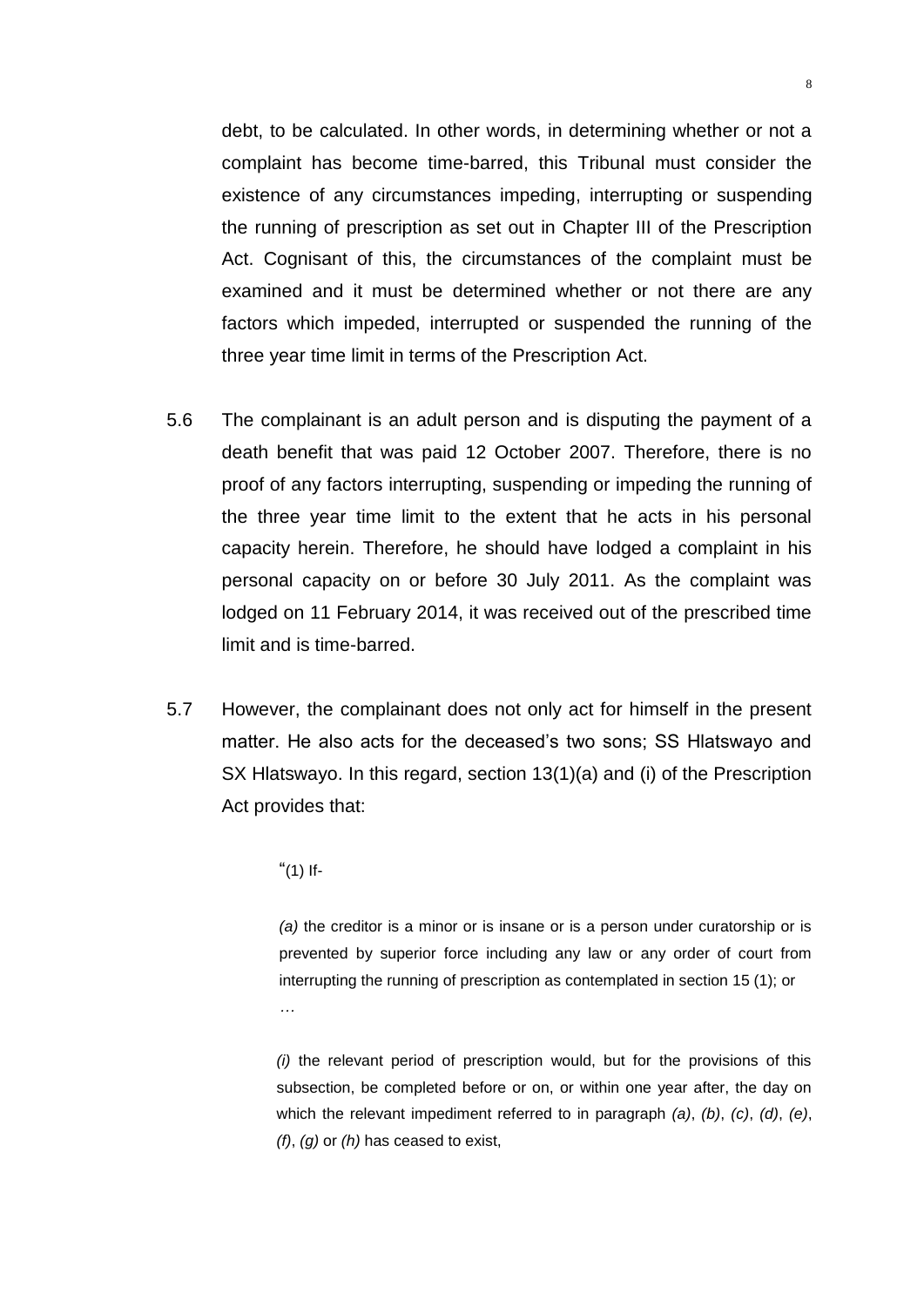the period of prescription shall not be completed before a year has elapsed after the day referred to in paragraph *(i)*."

- 5.8 Therefore, prescription does not commence to run against a minor until such time as the minor attains the age of majority. The Children's Act, 38 of 2005 ("Children"s Act") came into effect on 1 July 2007 and provides that the age of majority is 18 years. The two sons are Mr SS Hlatshwayo, born on 9 May 1994 and SX Hlatshwayo, born on 6 February 1993. SX Hlatshwayo reaced the age of majority on 6 February 2011. SS Hlatshwayo reached the age of majority on 9 May 2012. Therefore, at the time of lodgement of the present complaint, both children had reached the age of majority and the three year time limit had commenced running against them. The three year time limited for SX Hhlatswayo expired on 6 February 2014. However, the three year time limit for SS Hhlatswayo, will only expire on 9 May 2015. Therefore, to the extent that the complainant acts on behalf of SS Hlatswayo, the complaint is not time-barred and may be investigated by this Tribunal.
- 5.9 Section 37C of the Act governs the disposition of death benefits. It places a duty on the board of management to identify the beneficiaries of a deceased member and also vests the board with discretionary powers on the proportions and manner of distributing the proceeds of a death benefit. As with the exercise of any discretionary power, in effecting an equitable distribution, the board is required to give proper consideration to relevant factors and exclude irrelevant ones from consideration. The board of management may not unduly fetter its discretion by following a rigid policy that takes no account of the personal circumstances of each beneficiary and of the prevailing situation.
- 5.10 A dependant is defined in section 1 of the Act as follows:

"**"dependant"**, in relation to a member, means –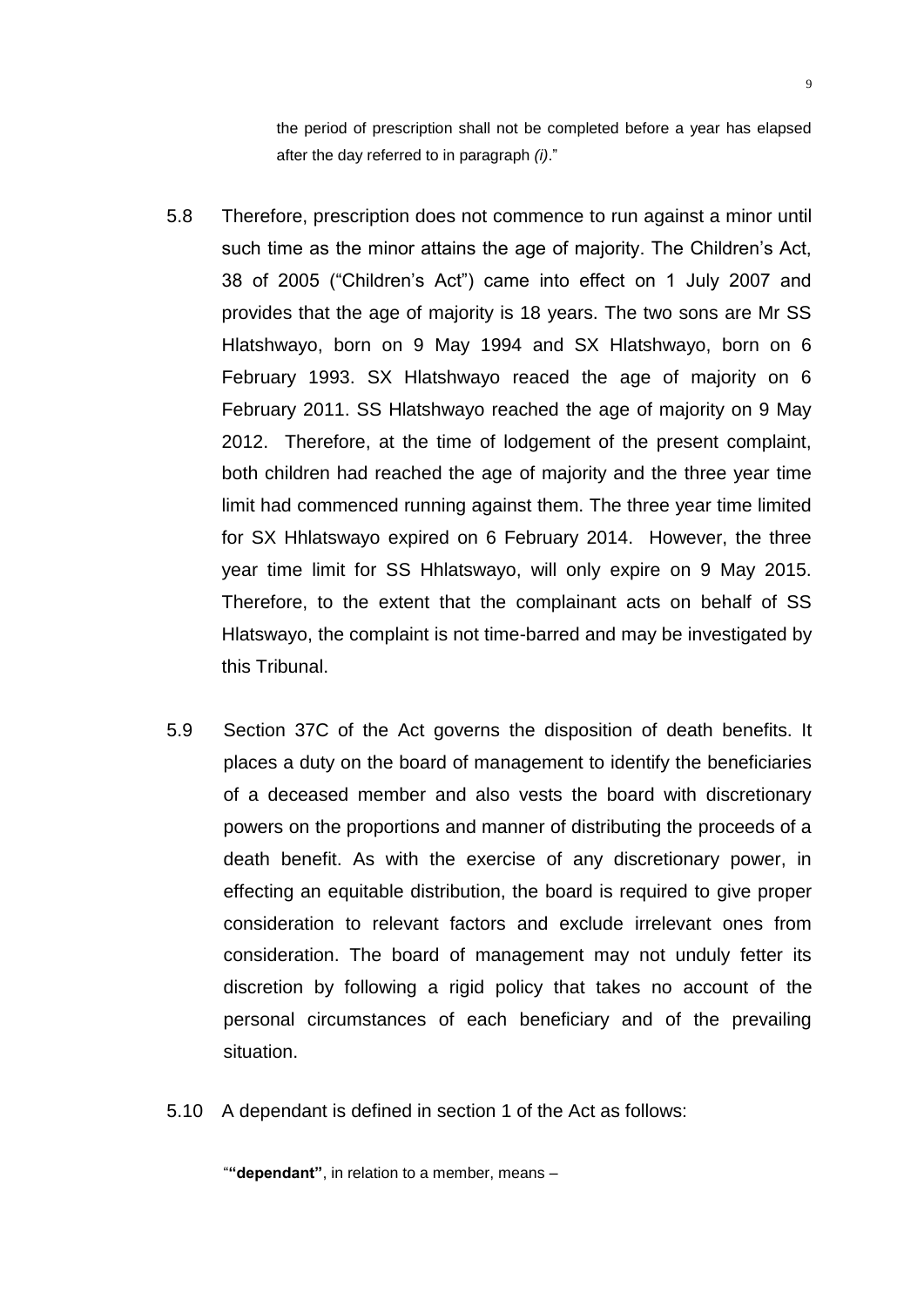- (a) A person in respect of whom the member is legally liable for maintenance
- (b) A person in respect of whom the member is not legally liable for maintenance, if such person –
	- (i) Was, in the opinion of the board, upon the death of the member in fact dependant on the member for maintenance;
	- (ii) Is the spouse of the member:
	- (iii) Is a child of the member, including a posthumous child, an adopted child and a child born out of wedlock.
- (c) a person in respect of whom the member would have become legally liable for maintenance, had the member not died;"
- 5.11 When making an equitable distribution amongst dependants of the deceased, the board of management has to consider the following factors (*See Sithole v ICS Provident fund And Another* [2000] 4 BPLR 430 (PFA)):
	- The age of the dependants
	- The relationship with the deceased;
	- The extent of dependency;
	- The wishes of the deceased placed either in the nomination and/or his last will; and
	- Financial affairs of the dependants including their future earning capacity potential.
- 5.12 The complainant is aggrieved by the board"s decision to allocate the death benefit to the deceased"s alleged wife. The complainant submitted that the Department of Home Affairs confirmed that the deceased was never married. The complainant"s sister submitted that the family of the deceased were not aware of the existence of the deceased"s wife.
- 5.13 The first respondent submitted that the complaint has prescribed. The first respondent submitted that a death benefit was paid on 12 October 2007, in terms of section 37C of the Act to the deceased"s wife.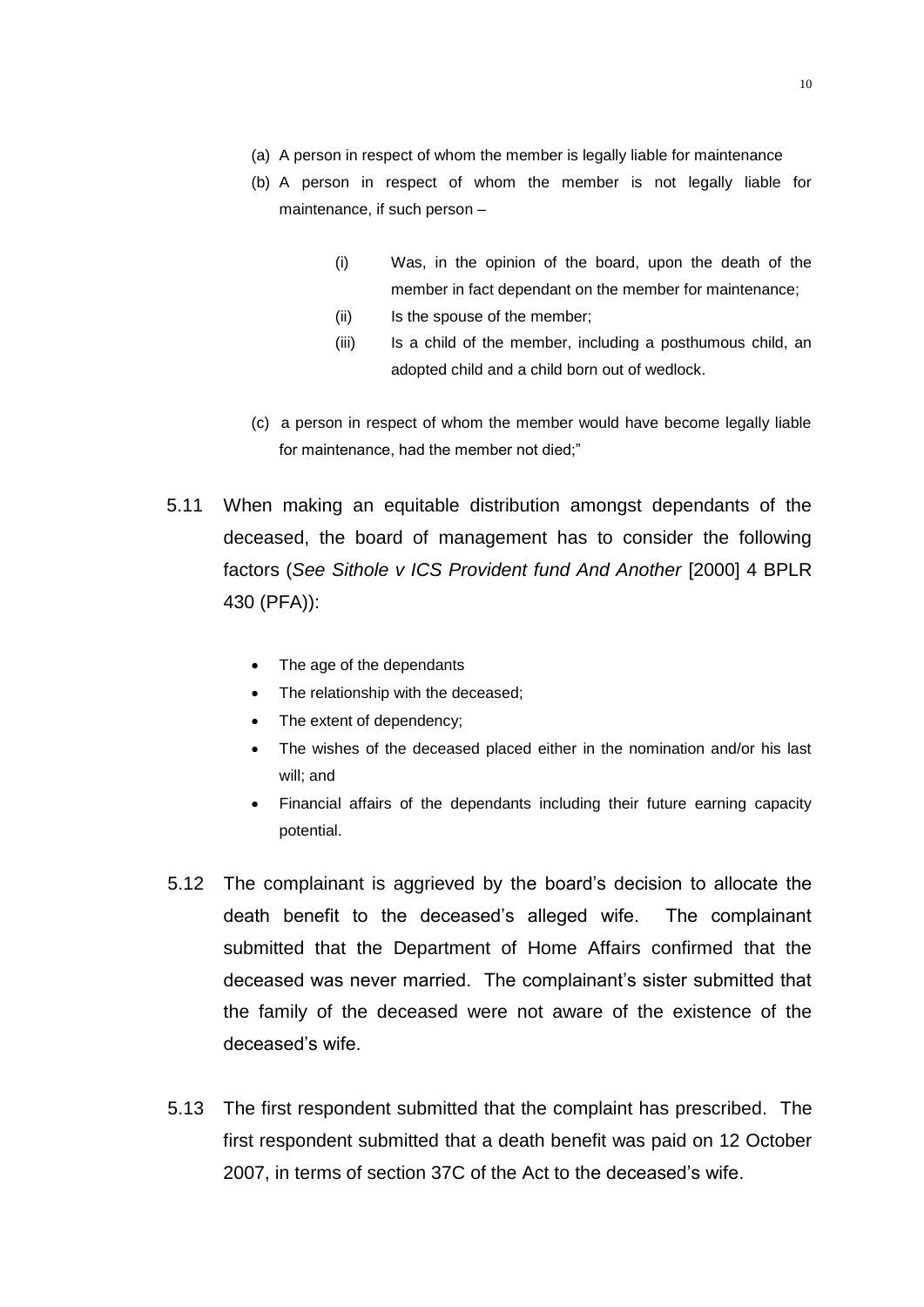- 5.14 The deceased passed away on 14 November 2006. On 12 October 2007 a death benefit was paid to Mrs Sisiwe Mtanganyi, the deceased"s alleged wife. The complainant and family of the deceased submitted that they were not aware of the existence of the wife and that the deceasaed was never married. The deceased had two sons, who were still minors at the date of his death. The mother of SX Hlatswayo passed away. However, the mother of SS Hltaswayo is staying with the parents of the deceased. The first respondent did not provide any evidence that the deceased was married to Ms Sisiwe Mtanganyi or that she was financially dependent on him. The first respondent further failed to provide reasons why the deceased's sons were excluded as beneficiaries of the death benefit, as they were still minors at the date of his death. The first respondent further failed to provide this Tribunal with a copy of the board resolution for the allocation and distribution of the death benefit. Whereas the first respondent cannot provide any proof of its actions, the complainant is able to illustrate what he tried to do in detail to claim. Therefore, this is further proof that no proper investigation was done by the first respondent.
- 5.15 The first respondent"s task in distributing a death benefit in terms of section 37C of the Act is to identify all the potential beneficiaries (see *Van Schalkwyk v Mine Employees Pension Fund and Another* [2003] BPLR 5087 (PFA) at paragraph 15). The board is vested with discretionary powers to decide on an equitable distribution of the death benefit. It is only in cases where it has exercised its powers unreasonably and improperly or unduly fettered the exercise thereof, that its decision can be reviewed (see *Mongale v Metropolitan Retirement Annuity Fund* [2010] 2 BPLR 192 (PFA)).
- 5.16 This Tribunal is of the view that the board of the first respondent failed to do a proper investigation to identify all the beneficiaries of the deceased. The first respondent did not provide any evidence that it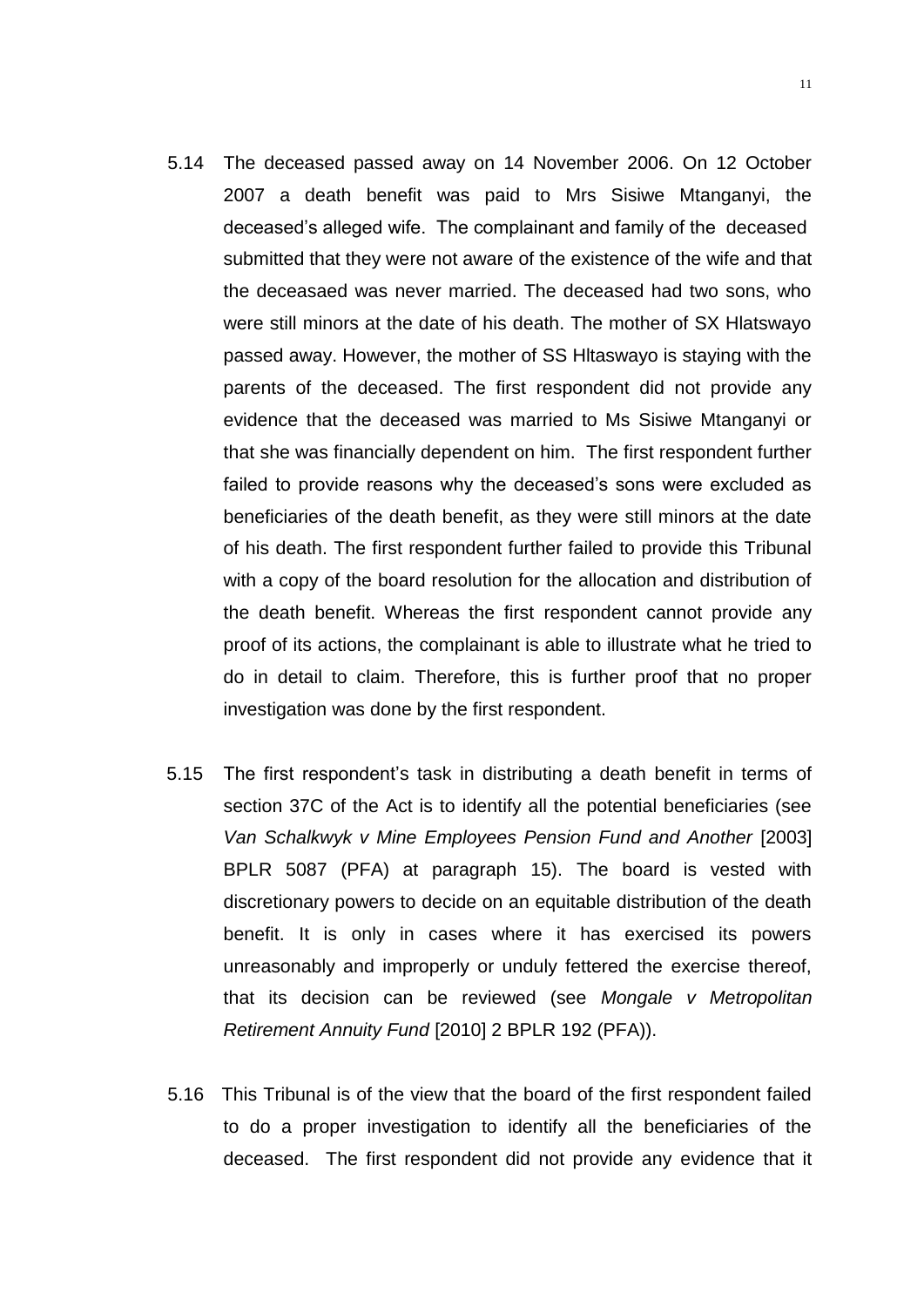considered the deceased"s sons as beneficiaries of the death benefit. Therefore, the board of the first respondent's decision is hereby set aside and it should re-investigate the allocation of the death benefit.

## **[6] ORDER**

- 6.1 In the result, the order of this Tribunal is as follows:-
	- 6.1.1 The decision of the board of the first respondent to award the full death benefit to Ms Sisiwe Mtanganyi is hereby set aside;
	- 6.1.2 The board of the first respondent is directed to properly investigate the allocation of the death benefit in terms of section 37C of the Act, taking into consideration the deceased"s son, SS Hlatswayo and effect an equitable distribution of the proceeds of the death benefit, within eight weeks from the date of this determination; and
	- 6.1.3 The first respondent is ordered to provide this Tribunal and the complainant with its report, within two weeks after the finalising its investigations in paragraph 6.1.2 above.

**DATED AT PRETORIA ON THIS 22ND DAY OF JANUARY 2015**